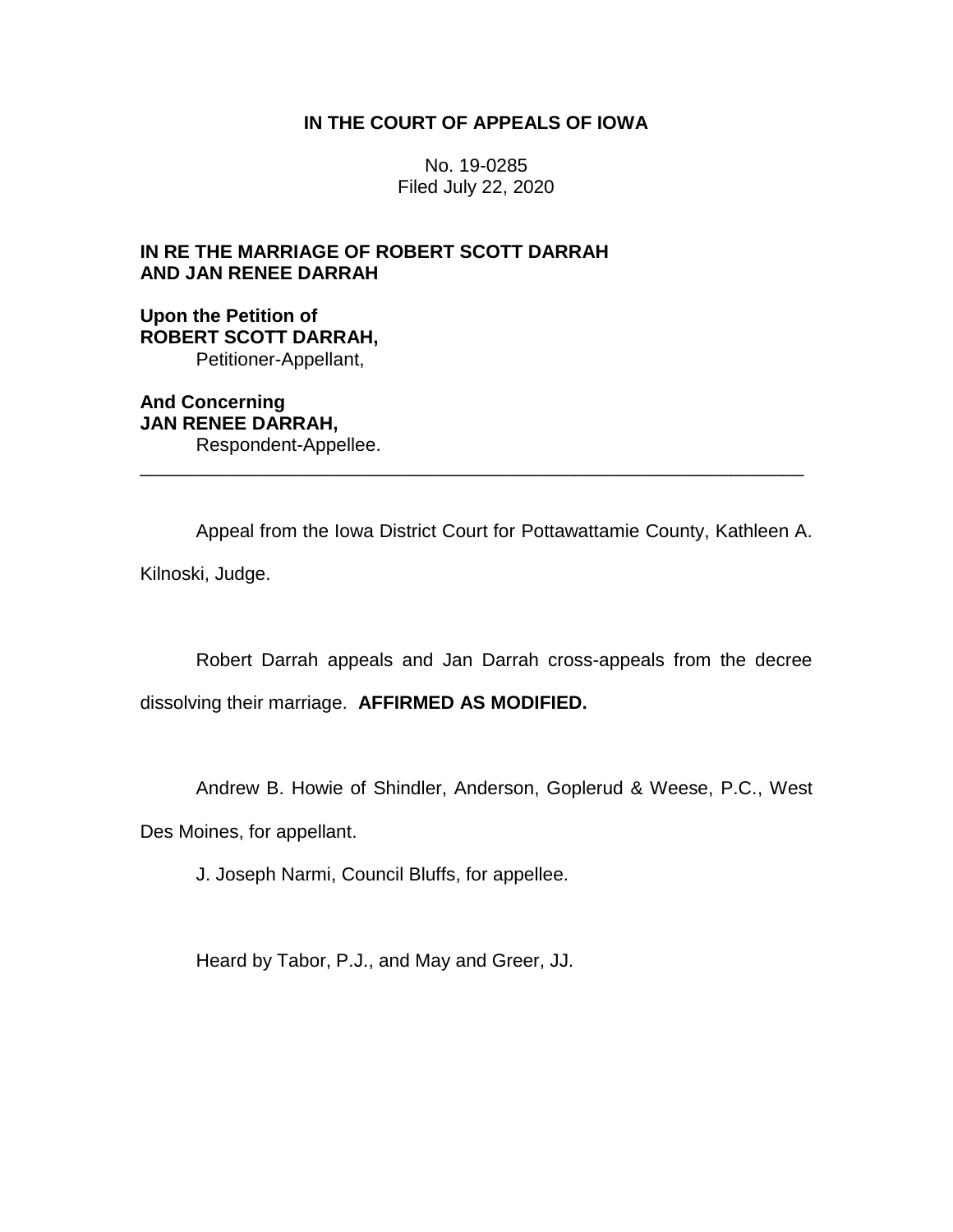# **MAY, Judge.**

Robert (Scott)<sup>1</sup> Darrah appeals and Jan Darrah cross-appeals from the decree dissolving their marriage. We affirm with one narrow modification.

# **I. Facts and Prior Proceedings**

Scott and Jan met while attending Creighton University. Both graduated with business degrees. They married in 1990. They had three children, R.D. in 2001, and twins M.D. and A.D. in 2004.

In the first few years of the marriage, the couple moved between Nebraska and Iowa as Scott pursued his career. In 2005, the two settled in Council Bluffs and bought a home, though only Scott is listed on the mortgage.

Scott developed his franchise business with Ameriprise, providing services such as financial planning, estate planning, investment assistance, and retirement planning. Some years Jan out-earned Scott.<sup>2</sup> But she left the workforce in 2005 shortly after giving birth to the twins in 2004. In 2012, Jan began working as a para-educator once the twins began first grade.

By 2007, Scott earned more than \$100,000 per year. And by 2013, Scott earned more than \$200,000 per year. And his business took off from there. $3$ 

 $\overline{a}$ 

<sup>&</sup>lt;sup>1</sup> Robert goes by his middle name, Scott.

 $2$  Jan managed an eye care clinic for a period and then worked as an account manager for AT&T. While at AT&T, she earned her highest annual pay, \$63,273, in 2004.

 $3$  Scott's income was difficult for the district court to ascertain from the documentation Scott provided. For purposes of setting child support, the court imputed Scott with an annual income of \$325,000.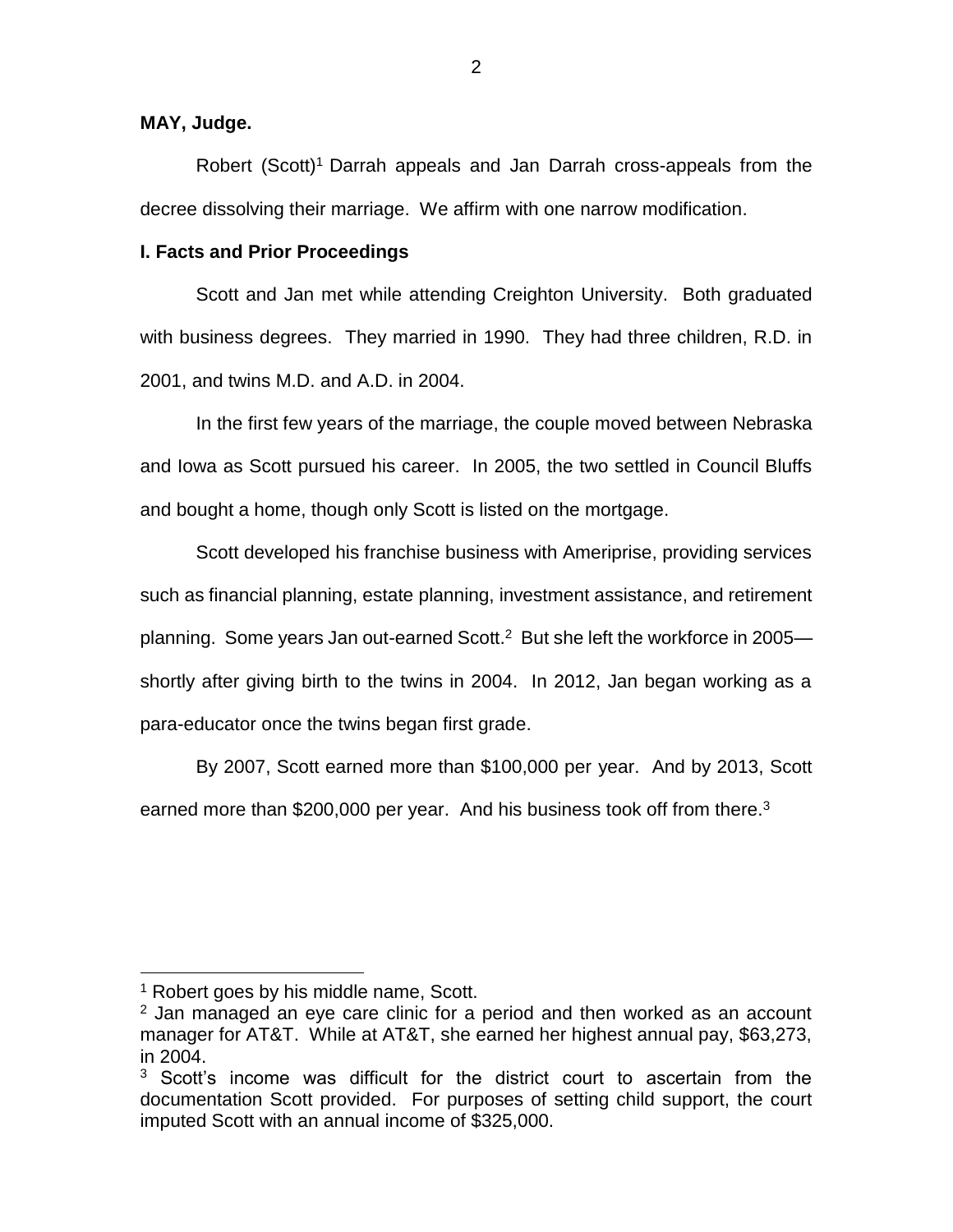But Scott and Jan had disagreements about their finances. Scott thought Jan overspent. He put Jan on an \$1100 a month allowance. Jan felt the allowance was just a means for Scott to exert control over her.

In 2016, Scott filed for dissolution of marriage. As part of the temporary matters, the district court required the couple to open a joint bank account in which Scott would deposit \$10,000 and then replenish when the balance reached \$5000. These funds served as temporary spousal support and temporary child support for Jan.

Scott continued to pay the mortgage on the marital home. A September 2017 temporary order provided the couple would alternate weekly stays at the marital home while the children lived in the home. The temporary order also provided that Scott would pay for Jan's hotel accommodations during weeks she was to vacate the home.

The matter came for trial over three days in October 2019. Scott alleged Jan's spending of \$174,000 in the joint account intended as temporary spousal and child support amounted to dissipation of assets. So he requested those funds to be considered an asset for purposes of the property division. The court declined to do so, citing to Jan's testimony about how the funds were spent for legitimate purposes. The court's decree divided numerous accounts and other assets between the parties, including awarding Jan the marital home and a bank account with a balance of \$81,612 (the Nexus account). The court also ordered Scott pay Jan a property settlement award of \$521,211 in \$4343 monthly installments over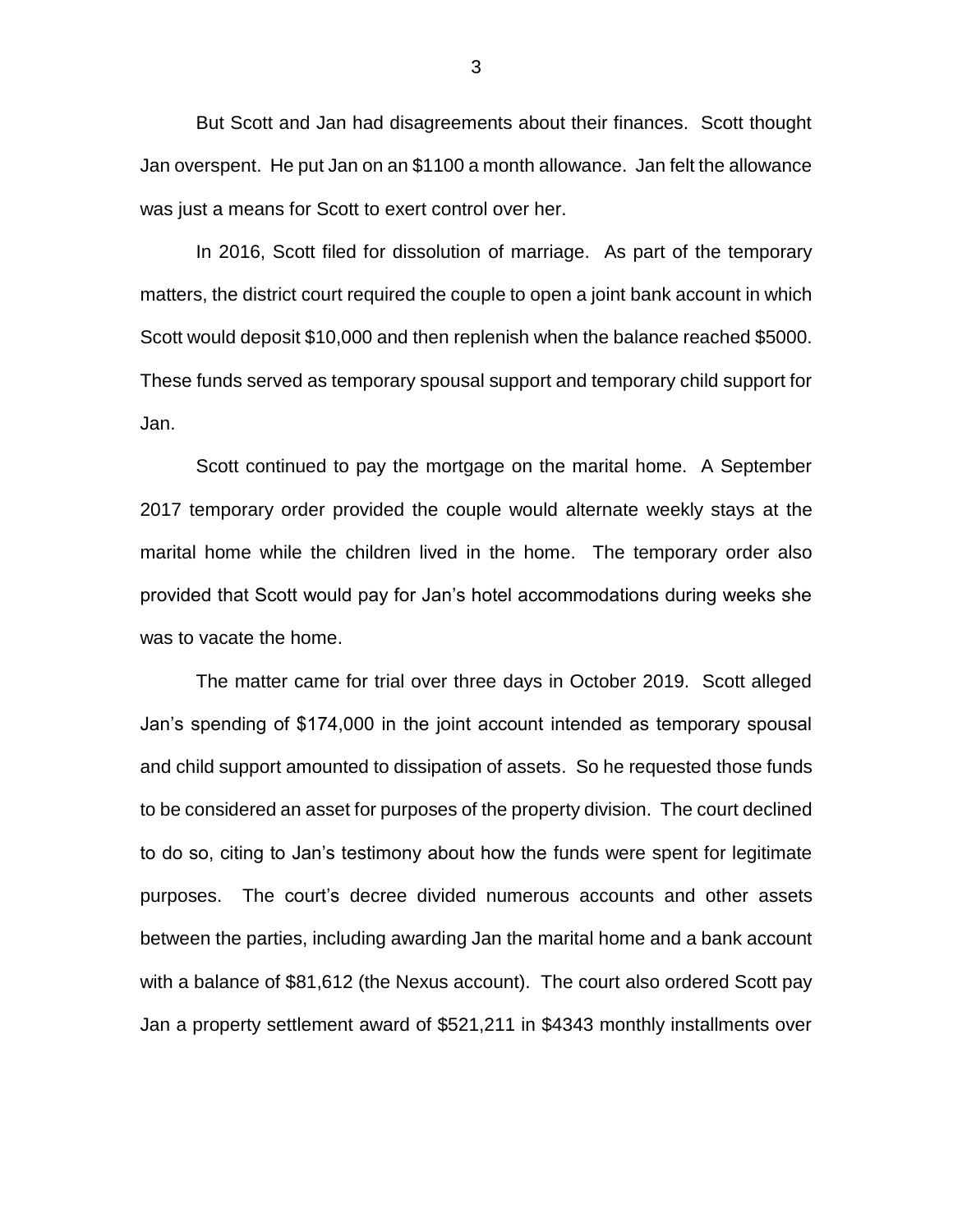the course of ten years. And the court awarded Jan traditional spousal support in the amount of \$4000 per month until either party dies or Jan remarries.<sup>4</sup>

Both parties filed motions to enlarge or modify the decree. The court amended the decree, increasing the equalization payment to \$546,211.05 to be paid in monthly installments of \$4552 over ten years. The court also ordered that, once Scott paid Jan the value of the Nexus account (\$81,612), Jan would have 120 days to refinance the martial home to remove Scott from the mortgage.<sup>5</sup> The decree provided interest on the \$81,612 would accrue at a rate of 4.86% until payment is satisfied.

Scott now appeals, and Jan cross appeals.

### **II. Scope and Standard of Review**

 $\overline{a}$ 

Dissolution proceedings are reviewed de novo. *In re Marriage of McDermott*, 827 N.W.2d 671, 676 (Iowa 2013). However, we afford deference to the district court's factual findings, "particularly when considering the credibility of witnesses, but we are not bound by them." *In re Marriage of Fox*, 559 N.W.2d 26, 28 (Iowa 1997). We will only "disturb the district court's 'ruling only where there has been a failure to do equity.'" *McDermott*, 827 N.W.2d at 676 (citation omitted); *see also In re P.C.*, No. 16-0893, 2016 WL 4379580, at \*2 (Iowa Ct. App. Aug. 17, 2016) (identifying "reasons to exercise 'de novo review with deference,' including: notions of judicial comity and respect; recognition of the appellate court's limited

<sup>4</sup> The district court also ordered Scott pay Jan child support: \$3085 monthly for three children; \$2717 monthly for two children; and \$1925 monthly should only one child be eligible for support. The child support award is not at issue in this appeal. <sup>5</sup> The court amended the decree to award Jan the value of the Nexus account rather than the account itself.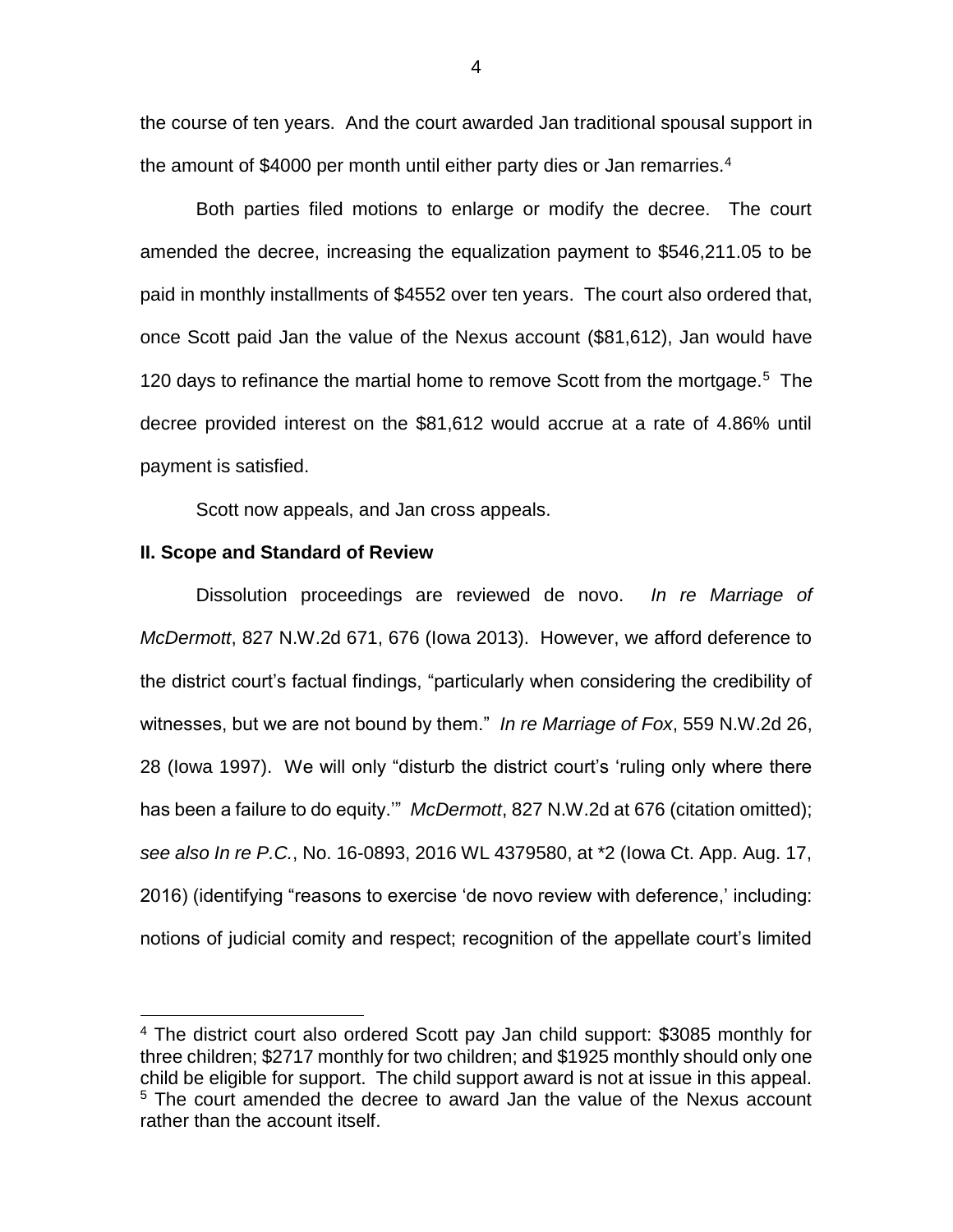function of maintaining the uniformity of legal doctrine; recognition of the district court's more intimate knowledge of and familiarity with the parties, the lawyers, and the facts of a case; and recognition there are often undercurrents in a case not of record and available for appellate review—the district court does and should take into account when making a decision").

### **III. Discussion**

 $\overline{a}$ 

#### **A. Property Division**

#### *1. Asset Dissipation*

We first address the distribution of property. Scott renews his claim that Jan dissipated \$174,000 by spending money in the joint account intended to serve as temporary spousal and child support. He claims the funds were spent on tangible assets that Jan continues to possess. So, he contends the dissipated amount should be included as an asset for purposes of the property distribution.

A party dissipates assets when their $6$  conduct "results in the loss or disposal of property otherwise subject to division at the time of divorce." *In re Marriage of Kimbro*, 826 N.W.2d 696, 700–01 (Iowa 2013) (citation omitted). "However, the doctrine does not apply if the spending spouse used the monies for 'legitimate household and business expenses.'" *Id.* at 701 (citation omitted).

We review dissipation claims using a two-pronged test. *Id.* The first prong "require[s] sufficient evidence of the spouse's expenditures." *Id.* at 702. This includes itemizations of the expenditures and a nexus between the expenditures and use of the marital asset at issue. *See id.* at 701. Once "a spouse claims the

 $6$  This opinion will use "they" and "their" as gender-neutral pronouns.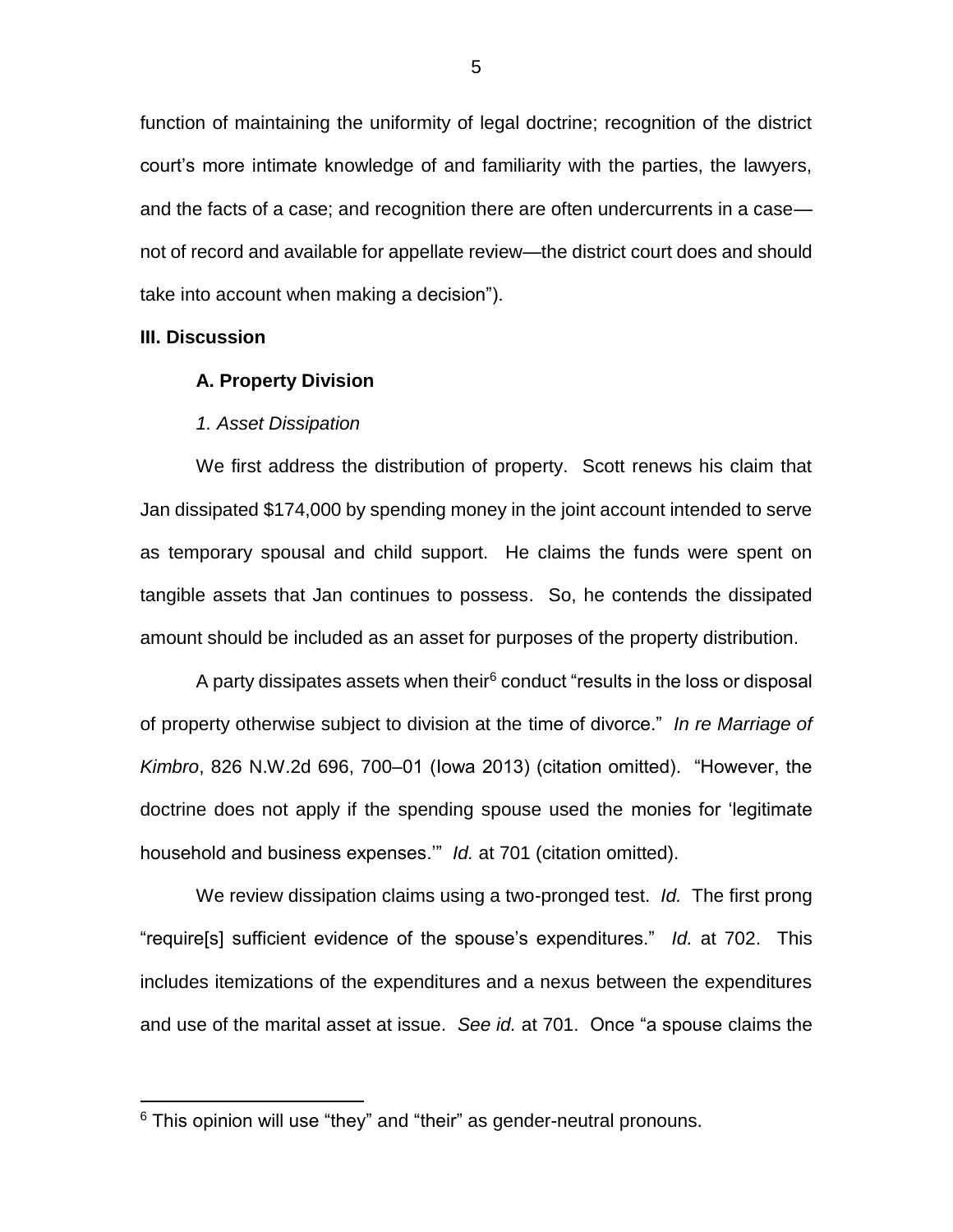other party dissipated assets and can identify the assets allegedly dissipated, the burden shifts to the spending spouse to 'show how the funds were spent or the property disposed of by testifying or producing receipts or similar evidence.'" *Id.* (citation omitted).

If the first prong is met, then we move to the second prong, which determines "whether that purpose amounts to dissipation under the circumstances." *Id.* (citation omitted). In determining whether expenditures amount to dissipation, we consider four factors:

(1) the proximity of the expenditure to the parties' separation, (2) whether the expenditure was typical of expenditures made by the parties prior to the breakdown of the marriage, (3) whether the expenditure benefited the "joint" marital enterprise or was for the benefit of one spouse to the exclusion of the other, and (4) the need for, and the amount of, the expenditure.

*Id.* (citation omitted).

 $\overline{a}$ 

Here, we have itemizations of the expenses coming from the joint account. This satisfies the first prong of our test. But Scott's claim falls apart on the second prong. While these expenditures occurred during the pendency of these proceedings, they do not amount to dissipation.

This case presents a unique scenario that does not fit neatly into our test at first glance. The funds in the account were there to serve as temporary spousal and child support. And the expenditures reflect those one might expect from a parent raising three teenage children.<sup>7</sup> The charges show Jan bought groceries,

 $7$  We note several of the larger charges were associated with Jan's hotel stays while Scott exercised his parenting time in the home in accordance with their temporary week-on/week-off physical care schedule, and the court ordered Scott to pay for those hotel stays.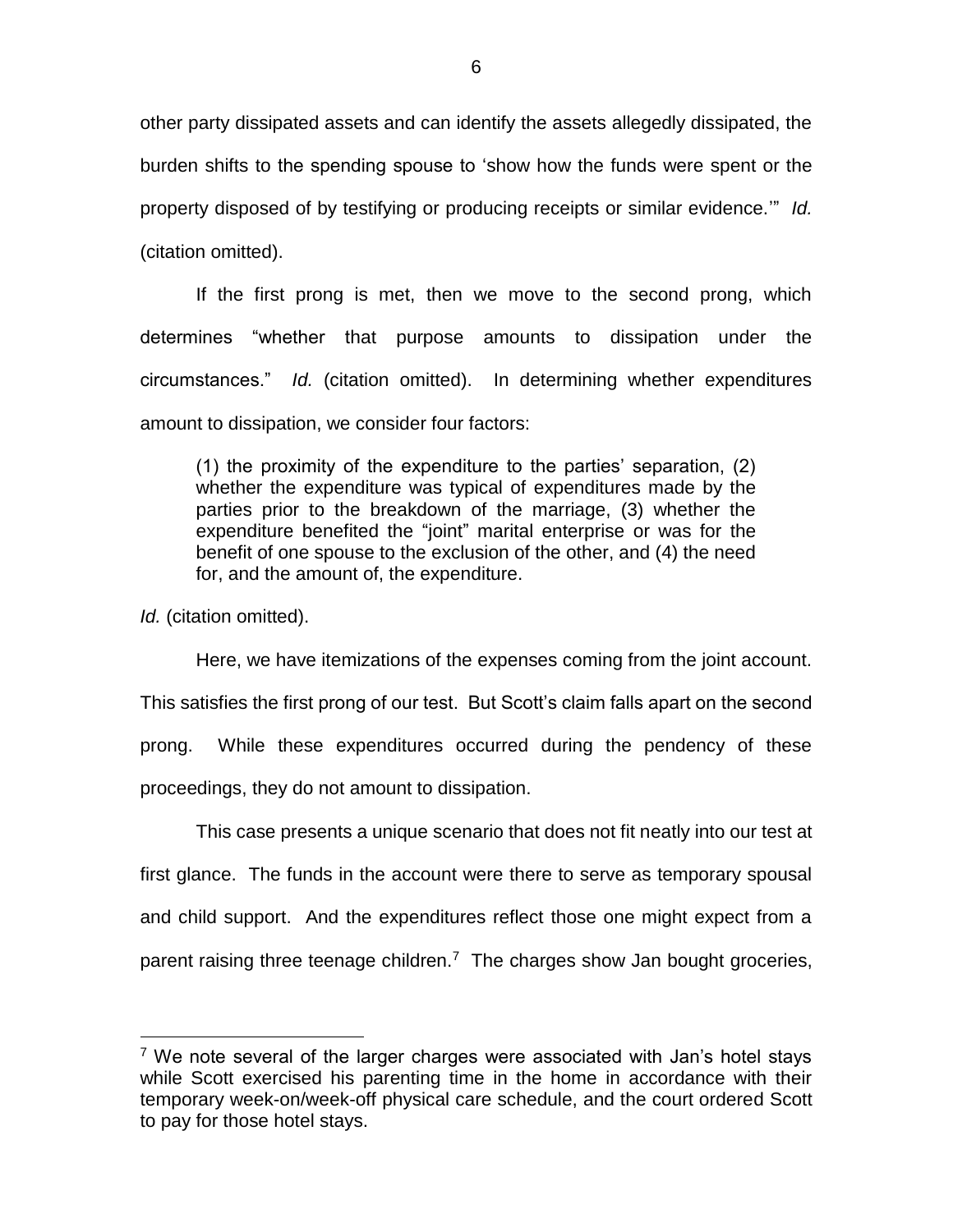made her car and auto-insurance payments, paid dental bills for the family, paid medical bills, paid fees to schools and dance studios for the children, paid veterinarian bills, bought some material items at places like Wal-Mart and Von Maur, and dined out. Critically, these expenditures appear to be in line with expenditures made by Jan prior to the breakdown of the marriage. In fact, at trial Scott complained that Jan had a long history of shopping, and their differing approaches to finances appears to be a catalyst to the breakdown of the marriage.

And use of these funds benefitted both parties in a sense. Jan was able to maintain her standard of living and pay expenses relating to the children, and Scott was not required to make separate temporary spousal and child support payments. Moreover, Scott does not parse out what expenses account for the "clothing, appliances, etc.," he believes "still existed at the time of trial" and amount to dissipation. Nor has he shown what spending was excessive as temporary spousal and child support. So we find Jan did not dissipate assets.

# *2. Household Contents*

Next, Scott claims the district court undervalued household goods Jan received. The court valued the items at \$18,000 as Jan testified, but Scott claims they are worth \$50,000. Yet in the dissolution decree, the court expressly found Jan's testimony regarding the household items to be more credible, particularly when combined with photos Scott provided. But Scott claims the court should not have credited Jan's testimony because the following exchange at trial between Jan and her attorney shows she does not know how to value property:

Q. Then we got the household contents and appliances. We got appliances, furniture, and items in storage. Do you see that? A. Yep.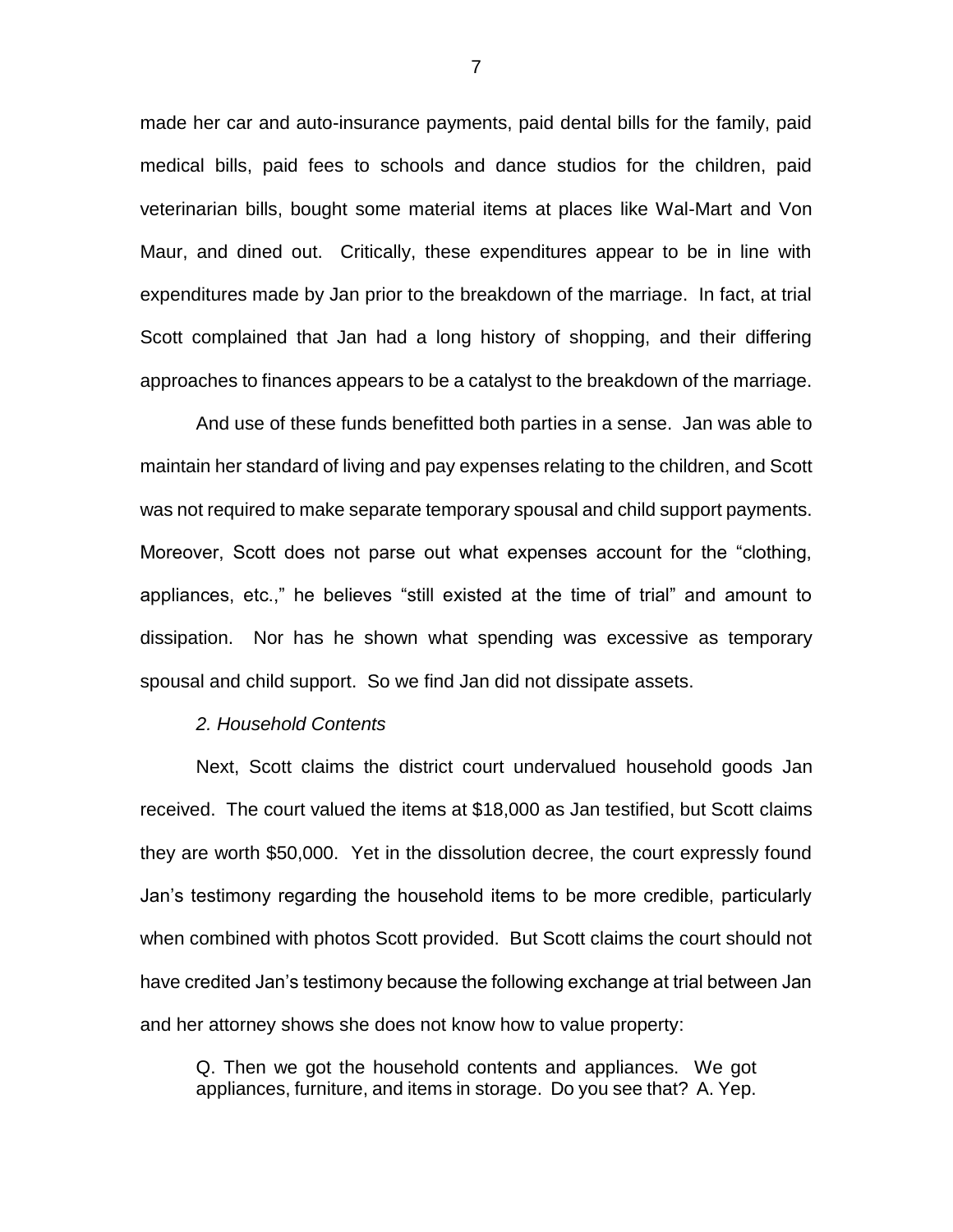*Q. And what did you value those things at? A. I don't understand value.*

(Emphasis added.) But reviewing the questioning in context shows Jan did not mean she did not understand how to determine the value of the items. Rather, a more reasonable interpretation of her response is that she did not understand what her counsel was referencing at the time of the question. Counsel followed up by clarifying, "What's the value on the financial affidavit?" Jan then answered and discussed the condition and age of items in the home. So we do not take issue with the district court crediting Jan's testimony. And we defer to the district court's determination that Jan's testimony on the value of the household items was more credible. *See Fox*, 559 N.W.2d at 28 (noting we often defer to the district court's factual findings when assessing witness credibility). So we do not disturb its valuation of the household contents.

# *3. Children's Life Insurance Policies*

Scott claims the district court should have awarded him sole ownership of the children's life insurance policies rather than awarding them jointly to both Jan and himself. He claims he has superior knowledge of how to manage the policies and can teach the children how to manage the policies better. But Scott can still educate the children on policy management while sharing policy ownership with Jan. And he can use his expertise to manage the accounts as well. While Jan will have to sign off on any changes, we have no reason to believe she would not agree to something that serves everyone's best interests.

The district court's decision to jointly award the children's life insurance policies to both Scott and Jan was not inequitable. We will not disturb it.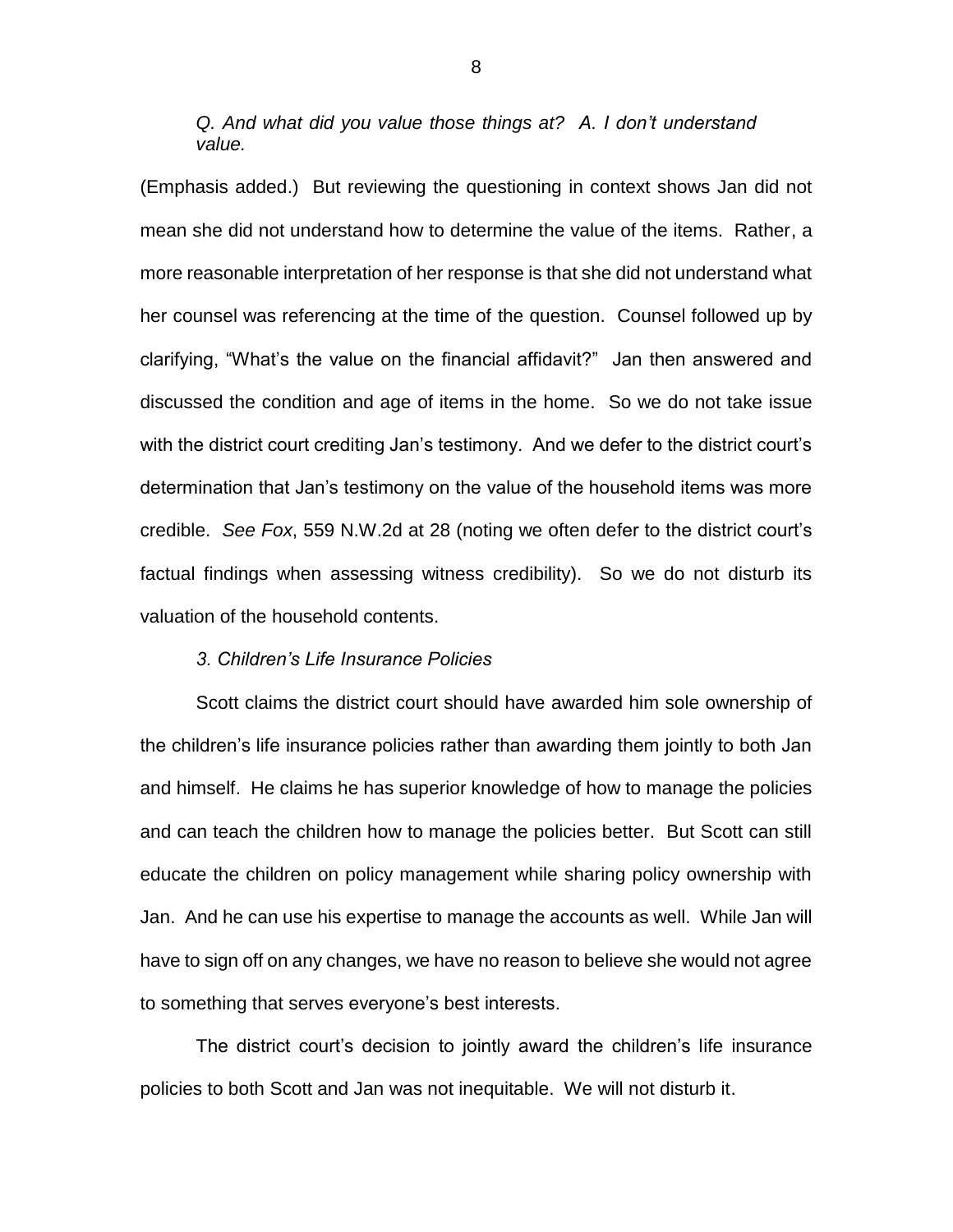# *4. Payment for Nexus Account*

On cross-appeal, Jan argues there should be a reasonable deadline for Scott to satisfy the \$81,612 award for the value of the Nexus account. She notes this payoff is a triggering event in the decree: it requires her to refinance the marital home within 120 days of payment. At oral argument, Scott's counsel agreed there should be a definitive deadline for payment of the \$81,612. We agree. So we modify this provision of the decree to order Scott to pay Jan the \$81,612 within ninety days of the issuance of procedendo.

# **B. Spousal Support**

Both parties appeal the spousal support award. Scott agrees he should pay spousal support but argues he should pay \$3000 per month for three years and then \$2000 per month until Jan reaches age sixty-seven, either party dies, or Jan remarries. Jan argues the district court's award—\$4000 per month until either parties' death or her remarriage—is insufficient. She requests \$10,000 per month, presumably until either parties' death or her remarriage.

"The question of whether to award alimony is a matter of discretion and not a matter of right. The district court has 'considerable latitude' in fashioning or denying an award of spousal support." *In re Marriage of Mann*, 943 N.W.2d 15, 20 (Iowa 2020) (citations omitted). Iowa Code section 598.21A(1) (2016) sets out factors for the court to consider when fashioning an award. They include:

a. The length of the marriage.

b. The age and physical and emotional health of the parties.

c. The distribution of property made pursuant to section 598.21.

d. The educational level of each party at the time of marriage and at the time the action is commenced.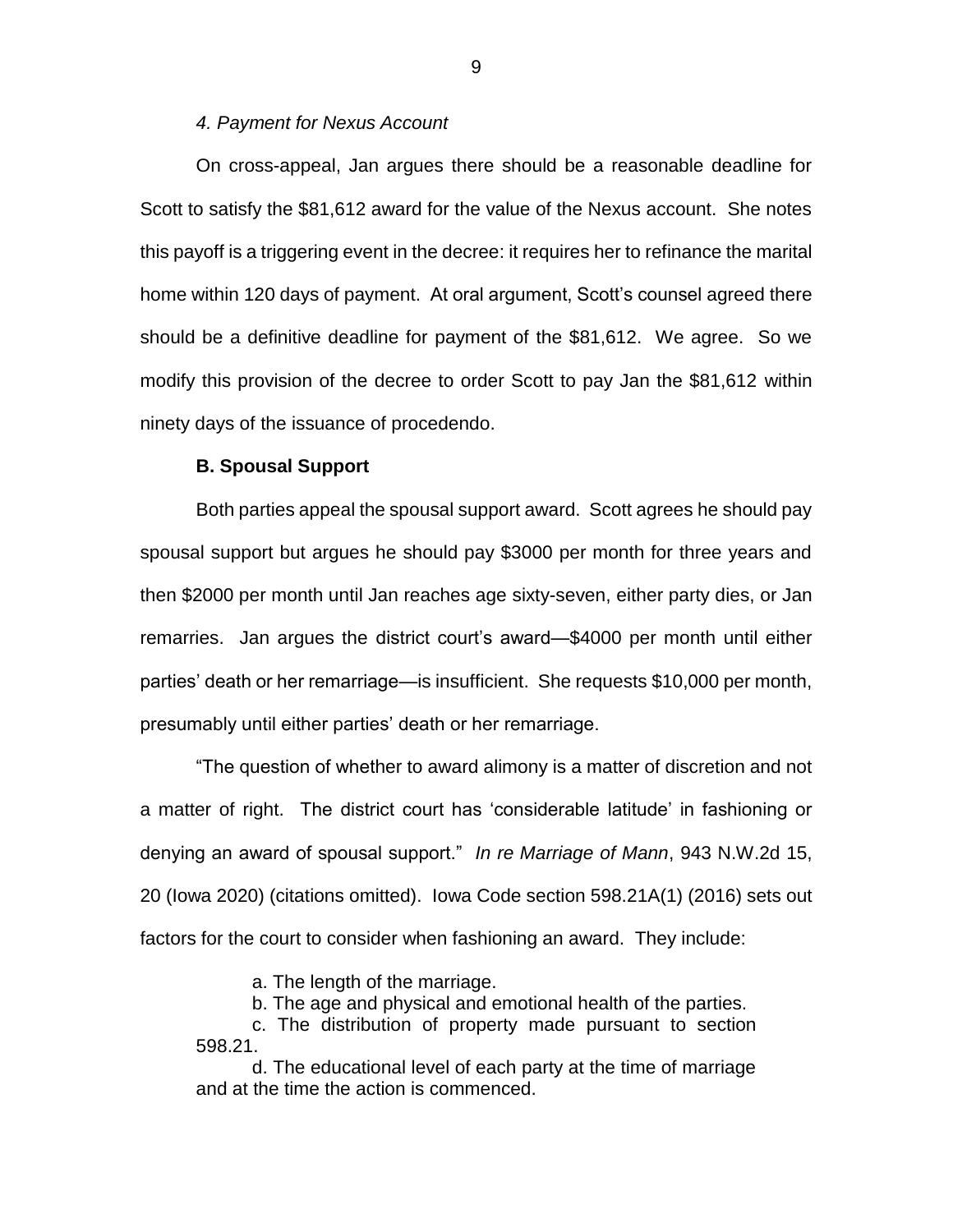e. The earning capacity of the party seeking maintenance, including educational background, training, employment skills, work experience, length of absence from the job market, responsibilities for children under either an award of custody or physical care, and the time and expense necessary to acquire sufficient education or training to enable the party to find appropriate employment.

f. The feasibility of the party seeking maintenance becoming self-supporting at a standard of living reasonably comparable to that enjoyed during the marriage, and the length of time necessary to achieve this goal.

g. The tax consequences to each party.

h. Any mutual agreement made by the parties concerning financial or service contributions by one party with the expectation of future reciprocation or compensation by the other party.

i. The provisions of an antenuptial agreement.

j. Other factors the court may determine to be relevant in an individual case.

Iowa Code § 589.21A(1).

Like the district court, we find an award of traditional spousal support to be appropriate in this instance. Traditional support is appropriate for long-term marriages where the earning potential of the parties is predictable. *In re Marriage of Gust*, 858 N.W.2d 402, 410 (Iowa 2015). It is justified in instances when one party manages the home at the expense of their own professional development or future prospects. *See id.*

The district court aptly stated, "Neither party could have the family life they shared without the contributions of the other." Scott was able to foster his professional life early on while Jan worked and out-earned him, and then he was able to excel professionally as Jan focused on their three accomplished children at the expense of her own professional development. And thanks to Scott's professional success, Jan has had the comforts of a beautiful lifestyle and flexibility to attend to her family.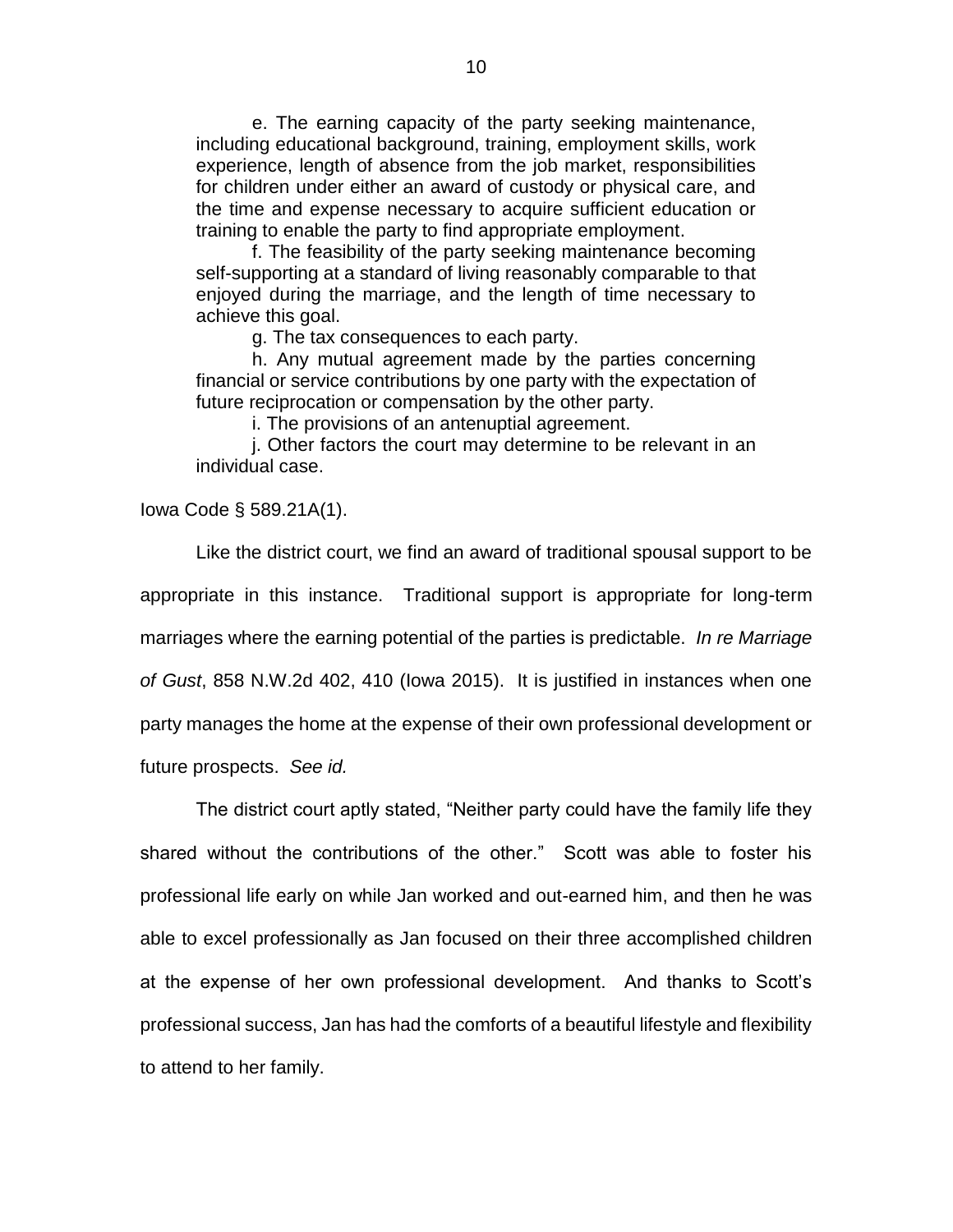We recognize Jan would not be able to continue to live in a reasonably comparable manner absent some type of spousal support. *See id.* at 411. Aside from her part-time job as a para-educator, $8$  she has been absent from the professional workforce for about a decade and a half. She is now in her early fifties. She hopes to secure a full-time para-educator position or be able to substitute teach soon through a certification program. While both jobs would bring in measurable income, neither would come close to providing Jan with the income necessary to maintain her lifestyle.

Scott has an optimistic view of Jan's job prospects, suggesting she could attend school to obtain an education degree and make \$57,870 per year. So he argues Jan's need for support is not so great given her future earning potential and the significant property award. But we note the district court considered the property award when fashioning the spousal support award. And while we hope Jan is successful in whatever position she pursues, it appears the district court did not think Scott's career plan for Jan is particularly realistic. Nor do we.

At the same time, we reject Jan's claim that she should receive \$10,000 per month in spousal support. She does earn income from her current job. Plus she receives child support to help with costs associated with the children. And she is already receiving a significant property settlement, including an equalization payment of over half a million dollars paid over ten years, a chunk of Scott's deferred compensation, and a payment of \$81,612 for the value of the Nexus

 $\overline{a}$ 

<sup>&</sup>lt;sup>8</sup> When Jan started in 2012, she worked two days a week earning \$10 or \$10.75 an hour. She now works four days a week at \$12.75 an hour. She testified she does not yet work as a full-time para-educator because there were no available full-time positions.